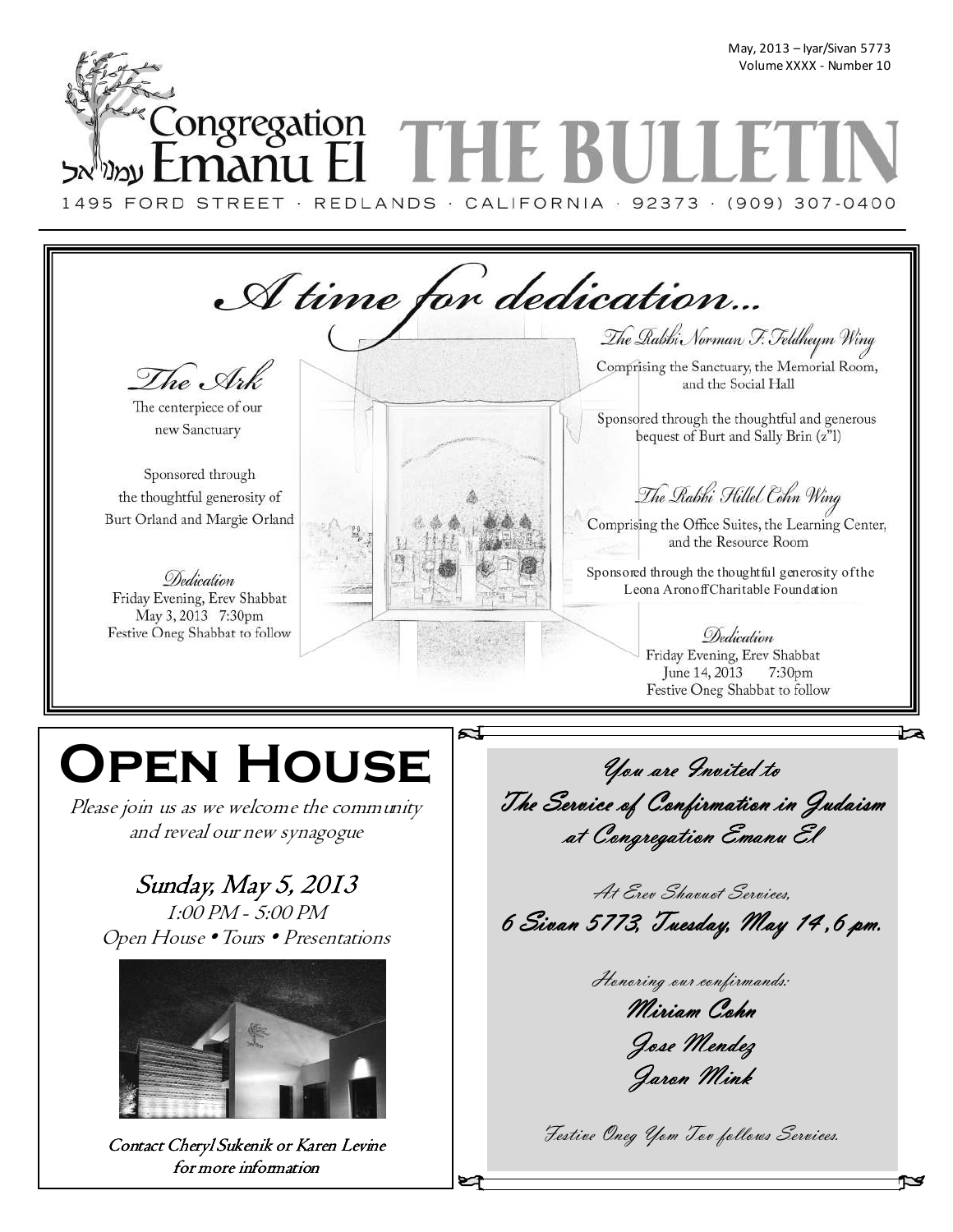#### SHABBAT SERVICES, May, 2013

#### **EREV SHABBAT SERVICES**

#### **May 3, 2013, 7:30 p.m.**

Erev Shabbat Services led by Cantor Jennifer Bern-Vogel and Rabbi Douglas Kohn. Dedication of the Ark in our new Sanctuary. Oneg Shabbat following Services sponsored by Sisterhood.

#### **May 10, 2013, 6:30 p.m.**

Erev Shabbat Services led by Cantor Jennifer Bern-Vogel and Rabbi Douglas Kohn. Snack & Shmooze preceding Services.

#### **May 17, 2013, 6:30 p.m.**

Erev Shabbat Services led by Rabbi Douglas Kohn. Snack & Shmooze preceding Services.

#### **May 24, 2013, 6:30 p.m.**

Erev Shabbat Services led by Rabbi Douglas Kohn. Snack & Shmooze preceding Services.

#### **May 31, 2013, 6:30 p.m.**

Erev Shabbat Services led by Rabbi Douglas Kohn. Snack & Shmooze preceding Services.

#### **SHABBAT MORNING SERVICES**

#### **May 4, 2013, 10:00 a.m.**

Shabbat Services led by Rabbi Douglas Kohn. Shabbat Behar-Bechukotai, Leviticus 25:1-27:34; Haftarah: Jeremiah 16:19-17:14. Kiddush following Shabbat Services.

#### **May 11, 2013, 10:00 a.m.**

Torah Study, only—No Shabbat Services—led by Rabbi Douglas Kohn. Shabbat Bamidbar, Numbers 1:1-4:20; Haftarah: Hosea 2:1-22. Kiddush following Torah Study.

#### **May 18, 2013, 10:00 a.m.**

Shabbat Services led by Rabbi Douglas Kohn. Shabbat Naso, Numbers 4:21-7:89; Haftarah: Judges 13:2-25. Kiddush following Shabbat Services.

#### **May 25, 2013, 10:00 a.m.**

2:14-4:7. Kiddush following Torah Study.

Torah Study, only—No Shabbat Services—led by Rabbi Douglas Kohn. Shabbat Beha'alotcha, Numbers 8:1-12:16; Haftarah: Zechariah

**"Snack & Shmooze" 6:00 p.m. prior to 6:30 p.m. Erev Shabbat Services. Shabbat Morning Services and Shabbat Torah Study Saturday mornings at 10:00 a.m.** 



#### YAHRZEITS

The Yahrzeits of the following whose names are inscribed on the Wall of Perpetual Memorial will be observed in May.

#### **May 3-4, 2013**

Eva Krozner Henry Gainsboro Reatha Burnett Elka Ellison Rose Weinstein Hilda Kitay Alice Mamet David Patrovsky Emanuel Levine Sharon Spears Leah Jarcho Nathan Jacobs Barney Pollack Sydney Snyder Florence Kavovit Jack Skadron Fanny Sperber Ruth Press Rebecca Press Robert Rhein Bella Safford Samuel Black Julius Mishook Cecile Lerner

Leah Harris William Klayman Eugene Goodman Joseph Goodz

#### **May, 10-11, 2013**

Moses Gottlieb Annette Schwartz Rubin Keyser Lewis Rothstein Leona Wing Esther Kizner Nathan Wechsler Florence Berzosky Louis Shvemar Lena Krauss Louis Wagner Harry Stept William Ceizler Bernard Minas Edward Unickel Nina Eden

#### **May 17-18, 2013**

H. Meyers Leah Adelman Albert Goldie Anna Bruce Jamie Secofsky John Isenberg Corby Blumberg Howard Doros Carrie Newberger Ruth Levenson Ruth McIntosh Gertrude Orland Charlotte Berman Samuel Kushner Harry Shenkman Frank Coleman Isabelle Klein Sandra Lubell Isadore Goldberg Jeanette Kershner

#### **May 24-25, 2013**

Sophie Shenkman Edward A. Harris Annie Broter Emma Fox Bertha Gold

Louis Doros Jeni Stein Esther Hanover Ida Rosenbloom Robert Medvedeff Sarah Gershek George Shane Lena Axelrod Max Finkleman Lillian Saxon Ida Wiseman Barbara Schapiro Rebecca Rieger Israel Berger Krana Brill Bob Kipper Yoav Gilad Israel Nourok Kevin Brill Theodore Serlin Raymond Alva Gertrude Seffers Harry Press George Shenkman Isadore Gelsin

James Unickel Maxim Magid Gertrude Simon

#### **May 31 – June 6, 2013**

Abraham Davis Carl Barkan Max Kater Joseph Jarsky Anna Stein Bunea Kipper Sam Weinberg Ida Fohrman Frieda Amerman Freda Fredason Barbara Kassel David Malacoff Irving Donenfeld Fannie Russler Rosella Gold Saul Birnkrant Fannie Fish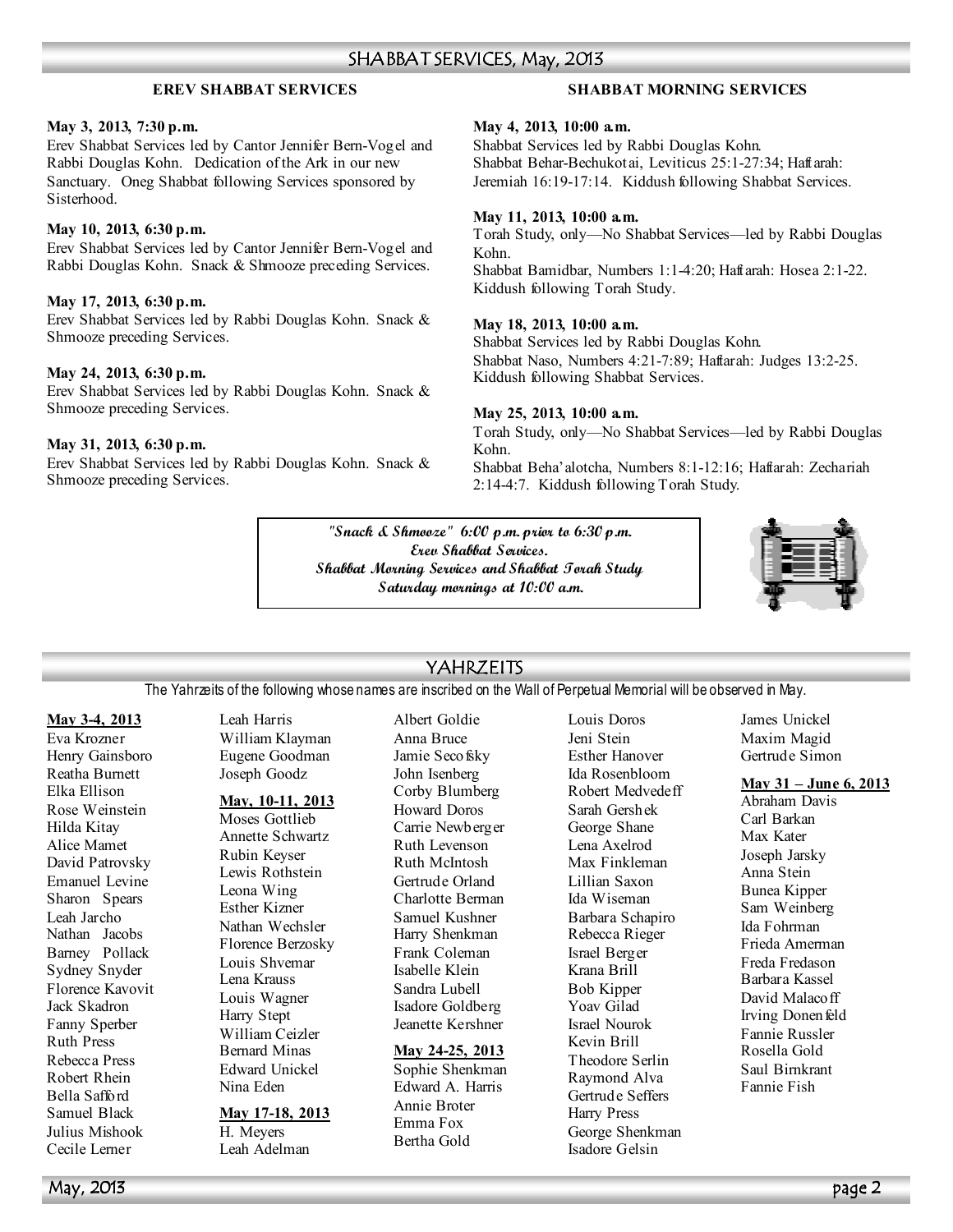#### FROM OUR LEADERS



*A New Confirmation!* 

For over a century, the Service of Confirmation has been a central spring event in the life of Reform Congregations. It occurs, customarily, at the festival of Shavuot—Shavuos to

those from the older Ashkenazic world—which marks our receipt of Torah and the Commandments at Sinai, 50 days after Passover and our departure from Egypt. Thus, Confirmation marked the receipt of Torah by our maturing teenagers, as they departed from their youth and entered their adulthood.

Dear Friends,

This Spring marks our first Shavuot—and our first Confirmation—in our magnificent new synagogue. It marks, therefore, our own transitions of departing and entering, a new period of our Congregation, and a milestone for our young people as well as for all of us.

And this year, initiating a New Confirmation service ritual, not only our 10th grade students will lead the Shavuot/Confirmation Service on Tuesday, May 14, but the entire student population of our Religious School, each taking successive parts in the Service until our Confirmands lead us in Torah. The evening will have much show and pageantry, and will be a special delight. We look forward to seeing you at Shavuot/Confirmation!

*Rabbi Douglas Kohn* 



#### Dear Friends:

It is with both sadness and excitement that I must let you know that my office assistant, Jayme Darling, has announced that she will be moving on to another position at Hangar 24 Craft Brewery in Redlands where she has been working part-time for some months now. I am very happy for her

but also sad to see her go as she has been a dedicated and diligent employee of our Congregation. But, as often happens, when one door closes another one opens. We have hired another " home grown" Congregation Emanu El young lady, Nicole Smith, to step into Jayme's shoes. Nicole is the daughter of Barbara and Judge Michael Smith and is a recent college graduate in the field of Communications so this job should give her plenty of practice! She also serves as a Hebrew teacher in our School for Jewish Living and works part-time at Target. Please offer Nicole your patience and understanding as she learns her new job.

On another note, I want to remind everyone to please support our many religious and cultural events held here at the temple. On April 13, only about 60 of us enjoyed the beautiful flute music of Israeli artist, Mattan Klein and his friends Mika Hary and Yaron Spiwak. They were **really** sensational and everyone in attendance was captivated by their songs and stories. If you think you might like to attend an event, class or concert but you are not sure what it is about, please call the Temple Office and we'll do our best to fill you in. We're planning more concerts next year so don't miss out!

*Roberta Darrow, Roberta Darrow* Temple Administrator

The month of May blossoms with life cycles, festivals, holidays and anniversaries offering opportunity for celebration, reunions and … reminders once again, of how fast time goes by…! This month, I am honored to perform with my esteemed colleague, Jerry Ripley, at FCUCC (First Congregational United Church of Christ in San Bernardino) in the third of our now annual Sunday



May Afternoon Recitals. This year's program will take place on **Sunday, May 19th at 4p.m.** followed by a lovely reception - A perfect and timely closure to the Sisterhood Donor Luncheon!! It is also a privilege to share in the historic friendship between the two congregations which has been especially nurtured after a Ner Tamid was hung in the narthex over the doors that lead to the sanctuary of FCUCC in honor of Rabbi Norman Feldheym.

Since joining the Congregation Emanu El family nearly four years ago in the Fall of 2009, Jerry and I have performed numerous concerts of Yiddish, Cantorial works, Opera and American musical comedy selections, on occasion with my colleague, Cantor Ken Jaffe, at our respective congregations. On our *Sunday Afternoons in May*, we have shared familiar and entertaining works by the likes of Hadyn, Mozart, Rossini and Schubert to name a few, most recently with own talented Michelle Anctil on oboe and clarinet. This year, I hope you will join Jerry and me as we celebrate the bubbly, baroque sounds of Georg Friedrich Haendel – a prelude to summer!

*Cantor Jennifer Bern- Cantor Jennifer Bern-Vogel*

#### *From our Temple President*

The last four months have been a real whirlwind of activity. Moving from our temporary facility to a new Synagogue; opening our new facility and enjoying our first worship services and life-cycle events; enjoying beautiful music being performed by a wide variety of musicians, singers, and choir; and now preparing for the dedications and honoring donors.



The Executive Committee and the Board of Directors recognize, and are thank ful for, the extraordinary efforts made by many in our congregation to bring us to this point. We would like to specifically recognize Jeffrey Raynes and Greg Spears for four years of tireless effort in the design and construction of our Temple. Jeff Spears and Margie Orland have spent countless hours leading the Capital Campaign to fund the cost of our new building and future needs of the congregation. Rabbi Doug Kohn and Cantor Jennifer Bern-Vogel have planned, re-planned, and re-planned again, many services and events when firm dates were not available due to construction issues. Both have managed us through a difficult and busy time period and provided us memorable occasions. Our Sisterhood continues to support our Temple in so many ways. Stacy Knox and her great leadership team can always be counted on to take on most any task we ask them to do. Roberta Darrow and Jayme Darling have been rock-steady in caring for our congregation, answering questions, helping to plan events, and have done a great job of maintaining some consistency through our transitions.

*Continued on page 4*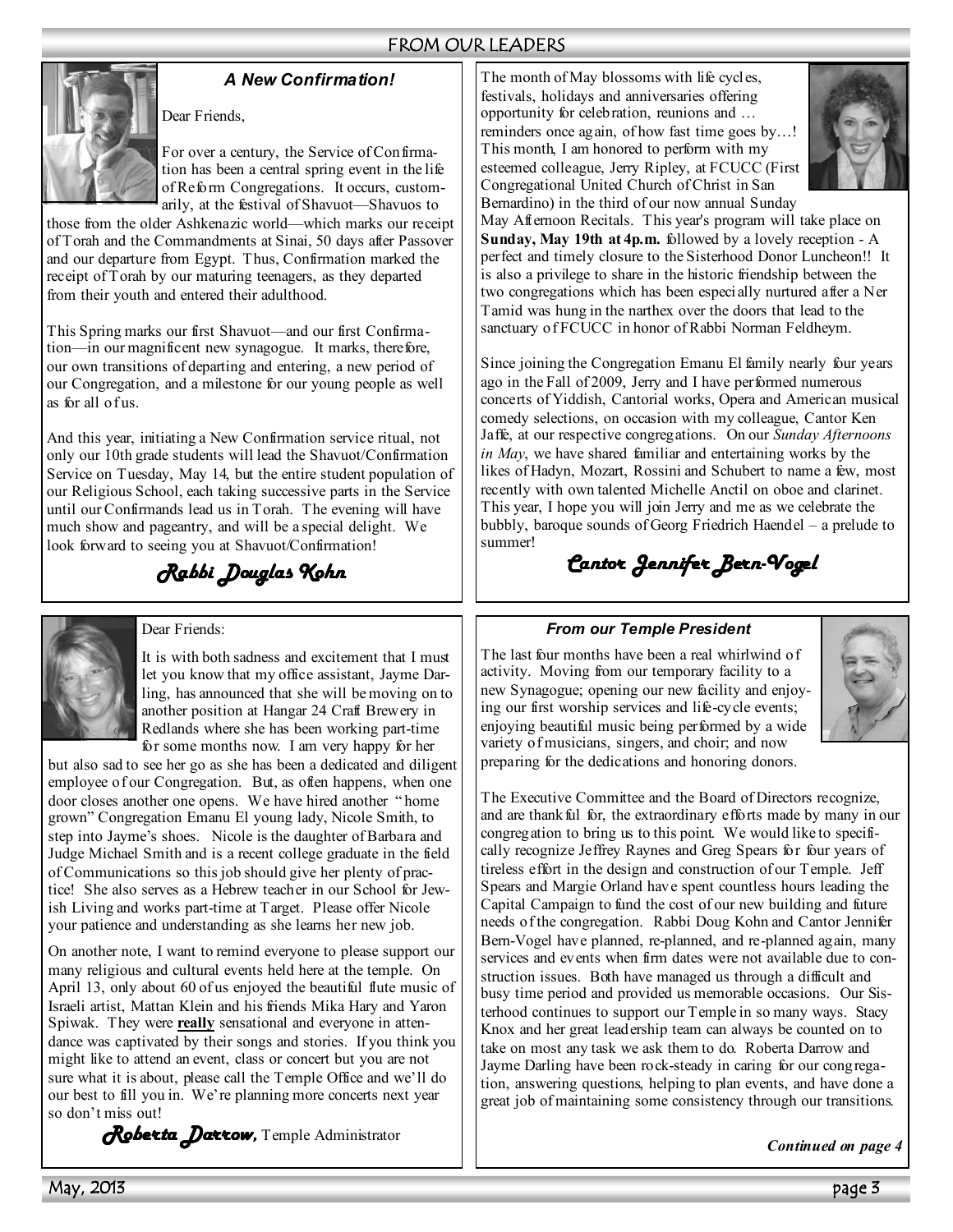#### TEMPLE NEWS



1495 Ford Street, Redlands California

Saturday, June 15, 2013 7:00 Dinner 9:00 Dessert and Dancing

6:00 Cocktails

#### *In Memoriam*

*The Congregation notes with sorrow the recent deaths of ….* 

David Zucker Predeceased by his wife, Katherine Uncle of **Clifford Hiller**  Brother-in-law of **Irving Hiller** 

Mark O'Dell Predeceased by his father, Morgan O'Dell Son of **Marilyn O'Dell**  Brother of Megan O'Dell

> Kathy Laws Sister of Niki Pancer

#### **Discussion Group Schedules**

**Rabbi's Lunch Discussion Group**  Marla' s Restaurant, Beaumont May 14, noon - Tuesday



**Banning Sun Lakes Discussion Group**  May 21, 7:30 p.m. Tuesday

*President's Message continued from page 3* 

Jayme will be leaving us soon for a new job and we will miss her office presence and the positive manner in which she assisted all of us. We wish her all the best! Jerry Ripley continues 30 years of music and choir leadership that adds so much to our worship experience. Finally, our thanks to Sheri Maltzman and Jillian Snyder for 'stepping up' and leading our School for Jewish Living through a difficult mid-year transition.

*Paul Zipperstein Paul Zipperstein* 

**Support Congregation Emanu El by purchasing scrip in the Temple Office** 





*Welcome! The Congregation welcomes the following new member families to our Congregational Community* 

**Kimberly Wright** 

**Morrissa & Adrian Cardoza**  and son, Sebastian Cardoza



*May your affiliation with Congregation Emanu El be fulfilling and meaningful.* 

*Mazal Tov! The Congregation extends a Mazal Tov to …* 

**Stacy and Jim Knox Cherrie and Ron Lubey**  And their families on the Bat Mitzvah of Sidra Knox

**Denise and Mark Schnitzer**  on the birth of their granddaughter, Ellie Tatem Matthews to parents Emily and Kirk Matthews



Temple Board of Directors Meeting

**May 16, 7:00 p.m.** 

All Temple members are invited to attend and participate in the discussions regarding managing our Temple.

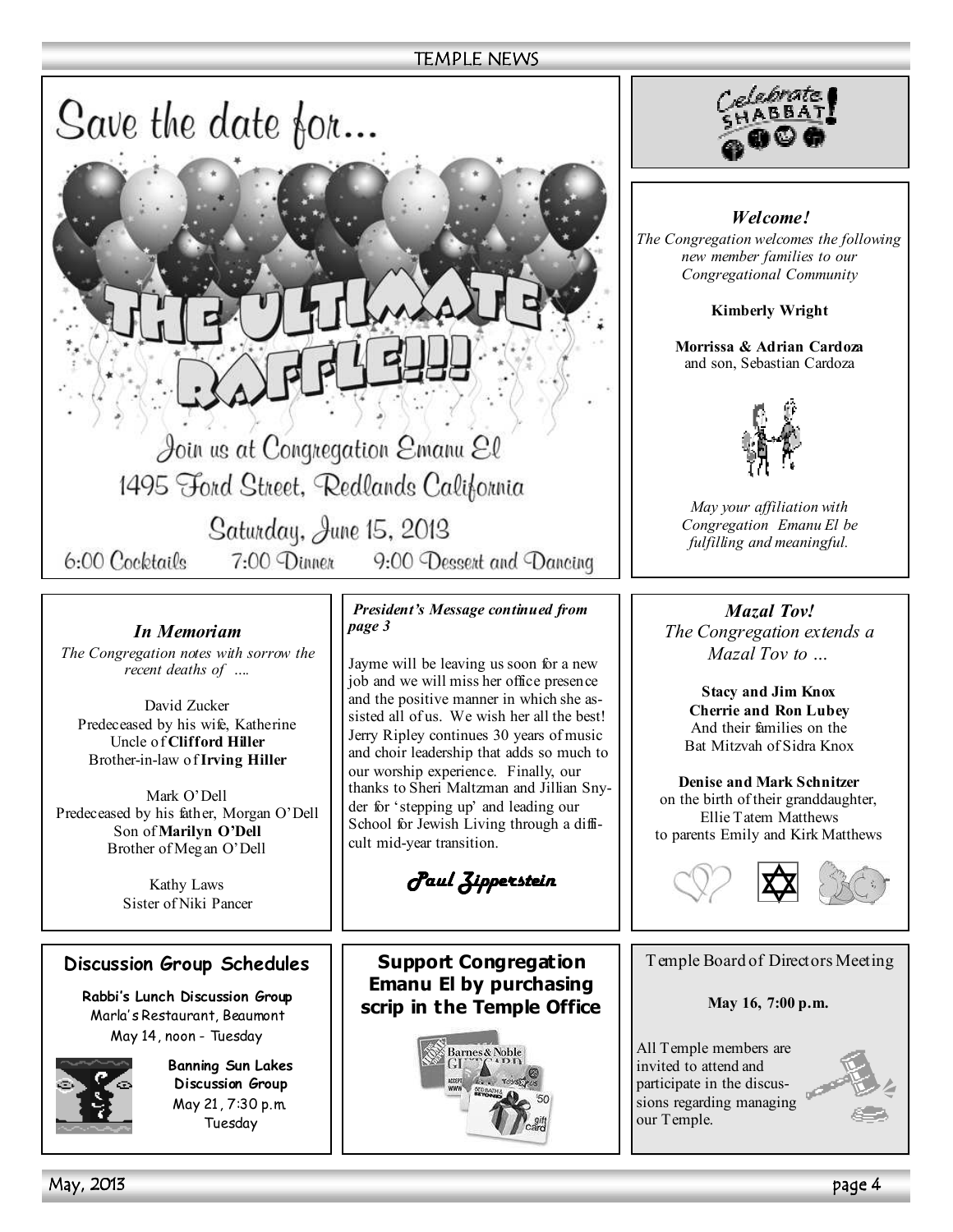#### TEMPLE NEWS

## **School News**



So many wonderful activities go on at Congregation

Emanu El! On Friday night, April 12th we had a great Family Shabbat Pot Luck dinner followed by Shabbat Services led by the children. It's so nice to see how comfortable and confident they have become, singing prayers from the Bema.

On Sunday, April 14<sup>th</sup> we celebrated Yom Ha'atzma'ut, Israel Independence Day, with Israeli flags made by the children, Hebrew songs, Israeli dances, a delicious Israeli lunch that featured falafel and hummus and for dessert, the children decorated their own cookies. Our special thanks to Jeanette Swedlove and Karyn Lehmann for all of their help!!

In May we will not be having a Family Shabbat but the children will be participating in two very important events. On Friday, May 3rd, the children will be singing " A Tree of Life" when we dedicate our new Ark and on Tuesday evening, May 14<sup>th</sup> we will celebrate the Festival of Shavuot as our students lead the service.

We are also busy planning special activities for last days of School for Jewish Living, which are Sunday, May  $19<sup>th</sup>$  and Wednesday, May  $22<sup>nd</sup>$ .

Once again we'd like to thank our Temple Staff, Board of Directors, the SJL Faculty, our Sisterhood, TYGER and all of the SJL Families for your generosity and support this year.



SJL Co-Coordinators (909) 307-0400 ext. 105

MAAAAAAAAAAJUUU

### *Temple Annual Meeting: Thursday, May 16, 7:00 p.m.*

*Preceded by Temple Bar-B-Q, sponsored by The Board of Directors, Bar-B-Q, 6:00 p.m.* 



At the Annual Meeting, the election of Officers and Directors w ill occur.

As well, reports from the Temple President and the Rabbi, and the Temple budget for the forthcoming year w ill be presented.

A highlight of the Annual Meeting is the presentation of the President's Award to a Temple volunteer or volunteers w ho have served the Congregation in an especially w orthy manner. It is alw ays a special privilege to share in the honor and respect due to our fellow Temple members at this time.

## **Home of Eternity Cemetery**

 Our Home of Eternity Cemetery, established in the early 1850's, is located at 8th and Sierra Way in San Bernardino, and has been expanded at least three times and today provides graves for ground burial, mausoleum crypts for entombment and a cremation columbarium. It is well maintained and continues to be a place of sanctity. It is operated by a volunteer Board of Managers.

 Funeral plans will be a consideration for us all at some point in time. And, although planning one's funeral in advance may be uncomfortable, it offers advantages. Making funeral plans before you need them avoids many difficulties – and it doesn't have to be an uncomfortable task. Planning ahead for the inevitable relieves one's survivors of this burden and insures that one's funeral will be carried out according to one's wishes.

 The price for graves, crypts and niches at the Home of Eternity has been the same for many years. In light of increased maintenance costs, the prices will be changed as of May 1, 2013. Even at these higher prices, the cost of burial space at Home of Eternity is substantially less than at any other Jewish cemetery in Southern California and at other cemeteries in the Inland Empire. And, payment for graves, crypts and niches can be spread out over a two, three, four or five-year period at no interest.

 To discuss funeral pre-planning and the selection of graves, crypts or niches, please feel free to contact Rabbi Hillel Cohn at (909) 771-6178 or (909) 886-3666 to arrange for a visit to the cemetery.

#### **Rabbi Hillel Cohn, Interim Chairperson**



**T.Y.G.E.R.** By Jessica Campbell

(Temple Youth Group of Emanu El, Redlands) The year is quickly coming to an end and it's time for TYGER to finish out the year with a bang and make some plans for next year! For the month of May we will be having one last planning



meeting at the temple on Sunday, May 5th at 11:30, immediately following Sunday school. At the meeting we will be planning one last, year end event as

well as setting up a date to hold elections for our board members for next year. Pizza and soda will be provided! Please join us and add your ideas to make next year the best it can be! I am looking forward to next year, I know we can all come together to make TYGER success ful, and prosperous for the 2013-2014 year!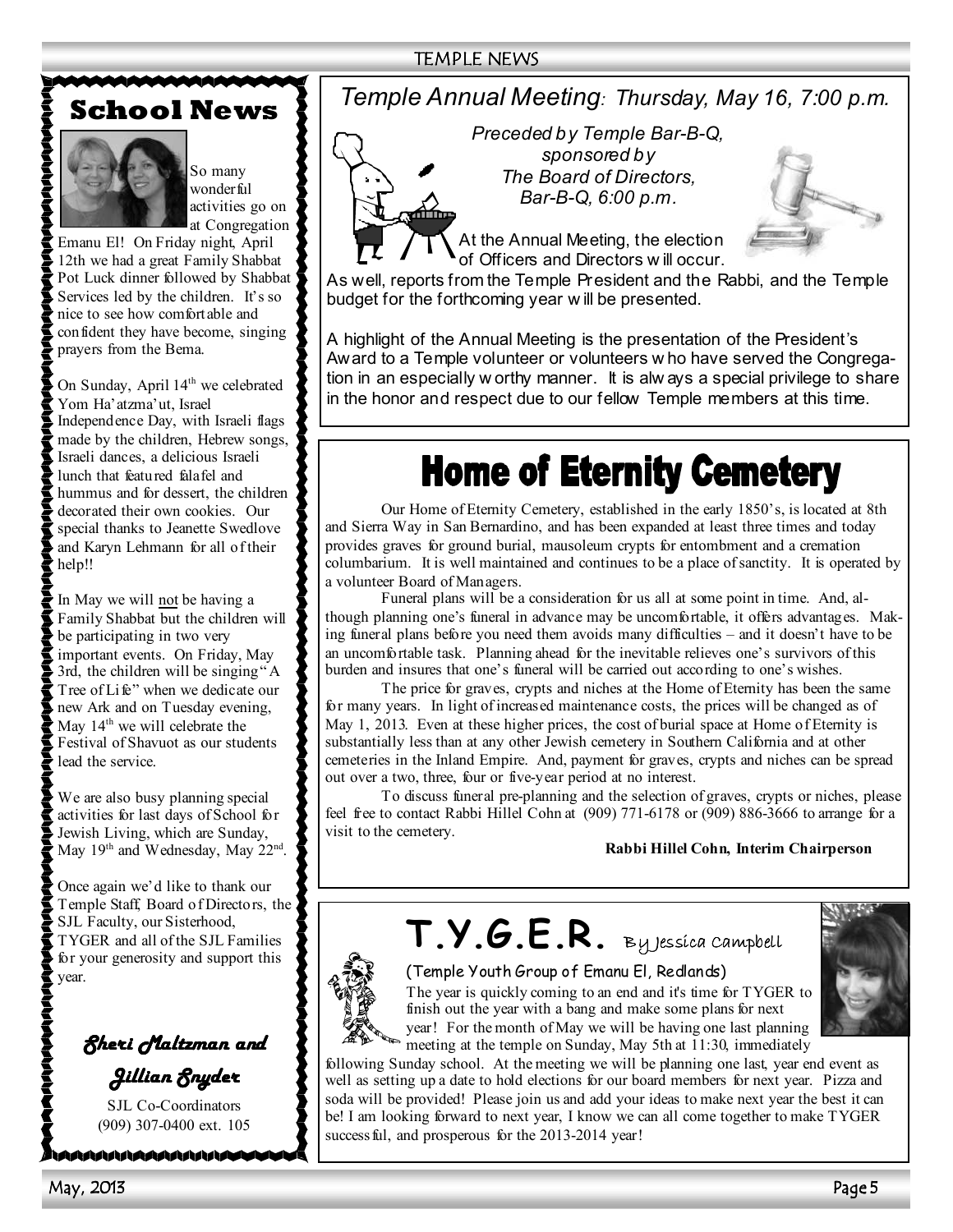#### SISTERHOOD

#### *The Wonderful World of Sisterhood!*



*(By Heidi Nimmo...)* My thanks go to our busy Sisterhood President Stacy Knox for asking me to write this monthly message from our Sisterhood.



This is a big year for Sisterhood's parent organization, Women of Reform Judaism. WRJ is celebrating its 100<sup>th</sup> anniversary in a big way and our Sisterhood is participating in many centennial year activities. I am drawn to a quote found on the WRJ Centennial webpage. **"Happy is she who performs a good deed: for she may tip the scales for herself and the world." Talmud Kiddushin, 40a** 

Since arriving in our community in the early eighties, I have become very aware of Sisterhood's agenda of providing good deeds for our synagogue. I suspect many of you are also familiar with the long list of programs and services our Sisterhood provides each year for our Congregation. Certainly the Sisterhood as a whole tips the scales for the good of all of us.

Over the thirteen years that I have been more than tangentially associated with Sisterhood, I have silently observed the actions of Sisterhood members who quietly offer not only their time and talent to a service project, but the invaluable listening ear or word of encouragement to one working alongside her.

Our Sisterhood provides an opportunity for service, but in serving, our members seize opportunities to quietly nourish one another and in so doing richly tip the scales for the good and happiness of all.

Come be a part of our energetic, dynamic Sisterhood!

With Shalom, *Heidi Nimmo, Sisterhood Treasurer for Stacy Knox* 







Honoring the Women of Sisterhood Earning One or More Donors

Save the Date: May 19 at 12:30 pm Donation: One full door or \$80

Join us on Wednesdays for Exercise and Belly Dancing in the Social Hall g



Toning & Stretching 4:00 - 5:00 p.m. \$5/person per class 101111<sub>9 - -</sub><br>4:00 – 5:00 p.m. **- You Go Girn**<br>Please bring a yoga mat or a beach towel, water, and wear comfortable clothing. Adults only.

Belly Dance Lessons 5:00 - 6:00 p.m. \*No Charge\*

Keep Moving

## **Gift Shop News**



After much hard work moving, ordering, restocking, labeling and installing a new computer inventory system…..the Sisterhood Gift

Shop is now OPEN for business.! The Gift Shop will be open during School For Jewish Living sessions (Wednesday and Sunday) and by appointment when school is on vacation. (Check the Temple Master Calendar) Debit and credit cards will be accepted. Please contact Lisa Wise-Wolk or Phyllis Sweet for additional information.

*~Any previous B'nai Mitzvah students who have unused \$18 Gift Shop Certificates given to them by B'nai Brith, please contact Lisa Wise-Wolk to redeem them before July 1, 2013. ~* 

| Gift Shop Hours                                    |                |
|----------------------------------------------------|----------------|
| <u>During SJL:</u>                                 |                |
| Sundays                                            | $9:30 - 11:30$ |
| Wednesdays                                         | $4:00 - 6:00$  |
| <u>May 3</u><br>6:45 pm - 7:30 pm. Before Services |                |

May, 2013 page 6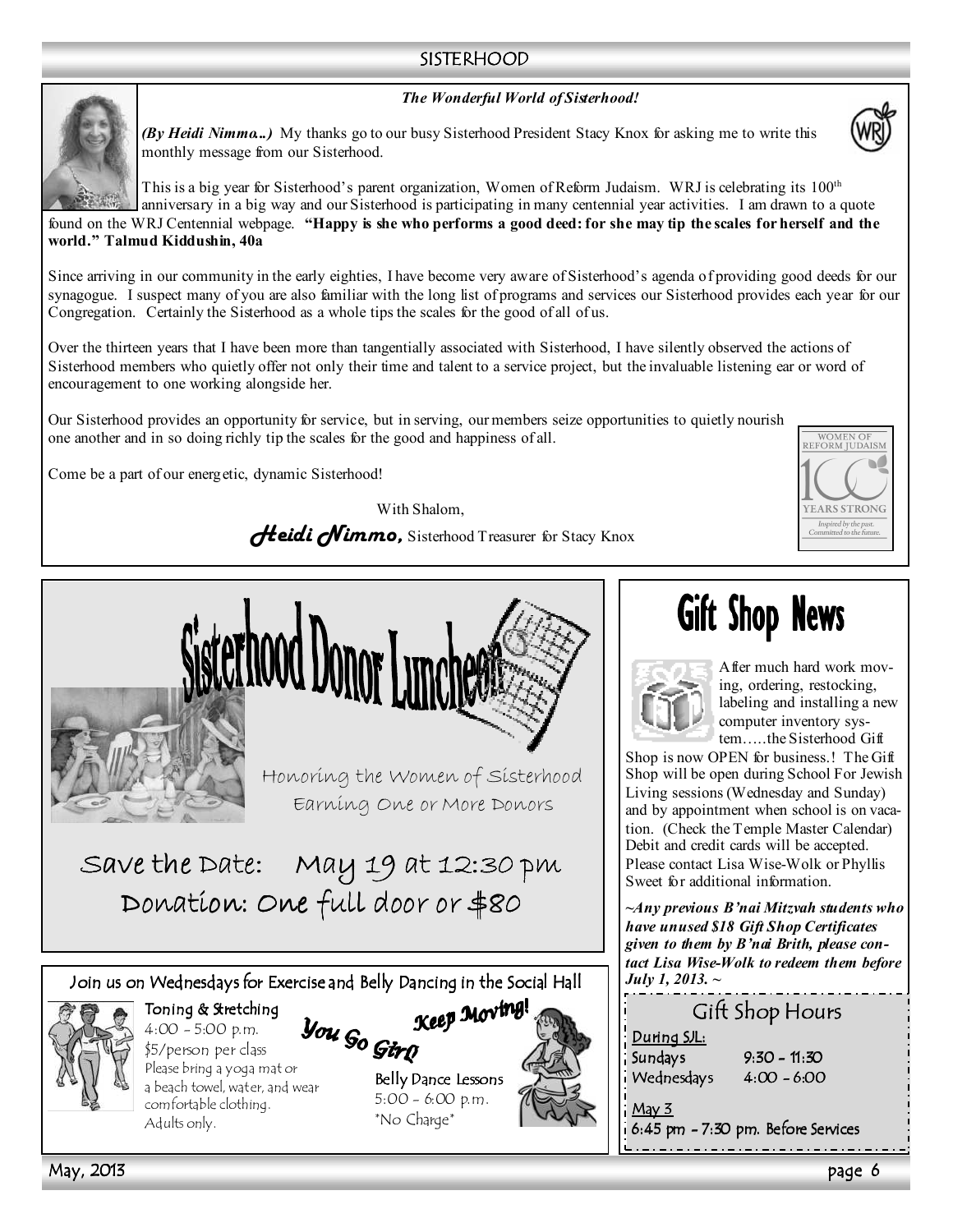#### **HOME OF ETERNITY CEMETERY FUND**

Gloria and Max Chodak *In observance of the Yahrzeits of…*  **Fay Davidson** by Norman Davidson Aaron Noah Brill by Shelley and Barry Silver

**Ida Brill** by Shelley and Barry Silver **Morris Ellison** by Amy Ruth Ellison **Doris Moss** by Sonia H. Moss **Arnold J. Raynes** by Elayne Raynes **Stella Kelber** by Judy and Morry Miller **Herman Miller** by Judy and Morry Miller **Percy Snyder** by Gloria and Max Chodak **Evelyn Wolk** by Lisa Wise-Wolk and Kerry Wolk

**Nathan Arbeitsman** by Norman Davidson **Sadie Borsuk** by Skip Borsuk *In memory of….* 

**Leonard, Sylvia and Marvin Becker** by Donna Becker *In honor of….* 

**The anniversary of the birthday of Arnold Raynes** by Elayne Raynes

#### **TEMPLE FUND**

*In observance of the Yahrzeits of…*  **Specialist Daniel Freeman** by Vickie and Steven Becker

**Leah Rosen** by Zeeda and Roy Nierman **Manny Berz** by Marylou and Norman Hanover

**Mozelle Mitchell** by Carl Mitchell **Jerry Granowitz** by Sharon and Richard Granowitz

**Louis Stahlberg** by Rhoda Stahlberg **Ben Wixen** by Francine Wixen **Aron Wixen** by Francine Wixen **Ellen Ebert** by Emily and Craig Beasley

**Goldye Budd** by Michael Budd **Jeanette Amdursky** by Harriet and Ray Briant

**Ben Weissman** by Donald Weissman **Reba Isenberg** by Raymond Fox **Mildred Groupp** by Shelley and Joseph

Bodnar

**William and Janet Zelman** by William Zelman

**Sara Roskin** by Jeanne and Jeffrey Raynes and Family

**Abe Burstin** by Bertha R. Fox

**Harry Teitelbaum** by Leah, Avigdor, Alisa, Marvin and Elon Etzioni

**Fay Tuchband** by Vicki and Dr. Geronimo Romero

**Ruth Schwartz** by Dr. Gary Schwartz **Harold Schnitzer** by Evelyn Schnitzer, Raina Holmes, Sheri Schnitzer **Kitty Stahlberg** by Rhoda Stahlberg

### Donations and more ....

**Julius Mishook** by Anita and Stanley Mishook

*In memory of…* 

**Coral Sherba** by Mildred and Dr. Abram Hodes

**Stephen Stone** by Janice and Alvin Ellman

**Sgt. 1st Class James Floyd Grissom, U.S. Army Green Beret, KIA Afghanistan** by Vickie and Steven Becker

**Geraldine Lapides** by Jacqueline Russler **Marlene Douglas** by Francine Wixen **Stanley Helfman** by Jacqueline Russler *For the recovery of…* 

**Kenneth Irom** by Francine Wixen **Uncle Steve Maltzman** by Sheri, Sara and Daniele Maltzman

**Sarah Hinojosa** by Francine Wixen *In appreciation of…* 

**Shalach Manot Gifts** by Anita and Stanley Mishook

**Selling their chametz** by Mildred and Dr. Abram Hodes

**Rabbi Kohn and Cantor Bern-Vogel for a beautiful marriage reconsecration on their 55th anniversary** by Janice and Alvin Ellman

*In honor of…* 

**Bat Mitzvah of Sidra Knox** by Francesca and Stuart Sweet

#### **SISTERHOOD PULPIT FLOWER FUND**

*In observance of the Yahrzeits of…* **Elka Ellison** by Amy Ruth Ellison **Lee Roshwald** by Stanley Roshwalk **Goldye Budd** by Michael Budd **William Gilbert** by Cherrie and Ronald Lubey **Morton Aronoff** by Cherrie and Ronald Lubey

**Laura Handleman** by Judy and Marty Handleman

**Reba Isenberg** by Raymond Fox **Sam Rabenstock** by Sunny Rabenstock **Evelyn Wolk** by Lisa Wise-Wolk and Kerry Wolk

**Sadie Borsuk** by Skip Borsuk

#### **RABBI'S DISCRETIONARY FUND** *In memory of…*

**Stephen Stone** by Diane Stone, Harriet and Ray Briant

**Albert Sanders** by Marsha and George Hanover

**Lou Press** by Thelma Press and the Press Family

*In appreciation of..*  **Rabbi Douglas Kohn** by the Banning Discussion Group

**CANTOR'S DISCRETIONARY FUND** *In memory of…*  **Ernst A. Feblowicz** by Margene DeVeaux

**LIONEL HELLER MUSIC FUND** 

*In observance of the Yahrzeit of …*  **Evelyn Wolk** by Lisa Wise-Wolk and Kerry Wolk

#### **CAPITAL CAMPAIGN FUND**

*In memory of…* 

**Stephen Stone** by Sheri Maltzman **Dewey Jacobs** by Sheri Maltzman *In honor of…* 

**First Passover celebrated in our new synagogue** by Michelle Anctil and Judith Smith

**Martha Green's special birthday** by Sheri Maltzman

#### **BERNICE BERNEBAUM KITCHEN FUND**

*In memory of…* 

**Stephen Stone** by Carole and Phil Wizer **Kathy Laws** by Ann and Asher Sheppard



#### **Donations to the Congregation are Welcome Any Time**

Honoring or remembering someone at the time of a life cycle event or Simcha is a long standing Jewish tradition.

The temple office staff promptly sends an acknowledgement card to the recipient of your donation.

To make a donation, download the Donation Form found on the temple website and send it with your check to the temple office. If you don't have a form, send us a note which includes your name and the person or persons whom you are remembering or honoring as well as the fund you wish to have credited with your donation. You can also make donations by emailing or telephoning the temple office, or by filling out a form in person at the temple office. We'll be happy to assist you!